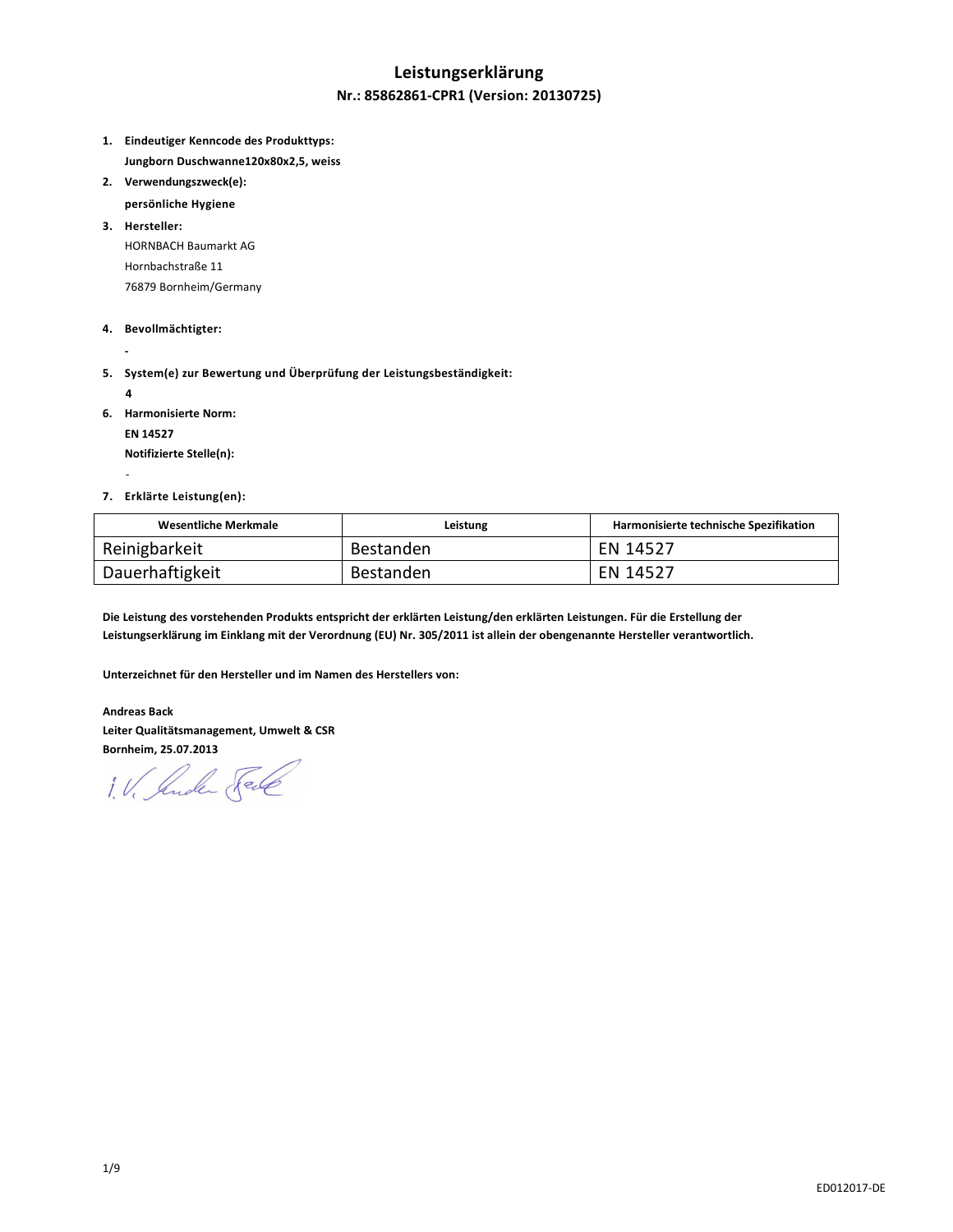## **Declaration of Performance**

### **No 85862861-CPR1 (Version: 20130725)**

- **1. Unique identification code of the product-type: Jungborn shower basin 120x80x2,5**
- **2. Intended use/es:**

 **personal hygiene** 

**3. Manufacturer:**  HORNBACH Baumarkt AG Hornbachstraße 11 76879 Bornheim/Germany

#### **4. Authorised representative:**

- **5. System/s of AVCP:** 
	- **4**

 **-** 

**6. Harmonised standard:** 

 **EN 14527** 

 **Notified body/ies:** 

#### **7. Declared performance/s:**

| <b>Essential characteristics</b> | Performance | Harmonised technical specification |
|----------------------------------|-------------|------------------------------------|
| Cleanability                     | pass        | EN 14527                           |
| Durability                       | pass        | EN 14527                           |

**The performance of the product identified above is in conformity with the set of declared performance/s. This declaration of performance is issued, in accordance with Regulation (EU) No 305/2011, under the sole responsibility of the manufacturer identified above.** 

**Signed for and on behalf of the manufacturer by:** 

**Andreas Back Head of Quality Assurance, Environmental Issues & CSR At Bornheim on 25.07.2013** 

1. V. Suder Sele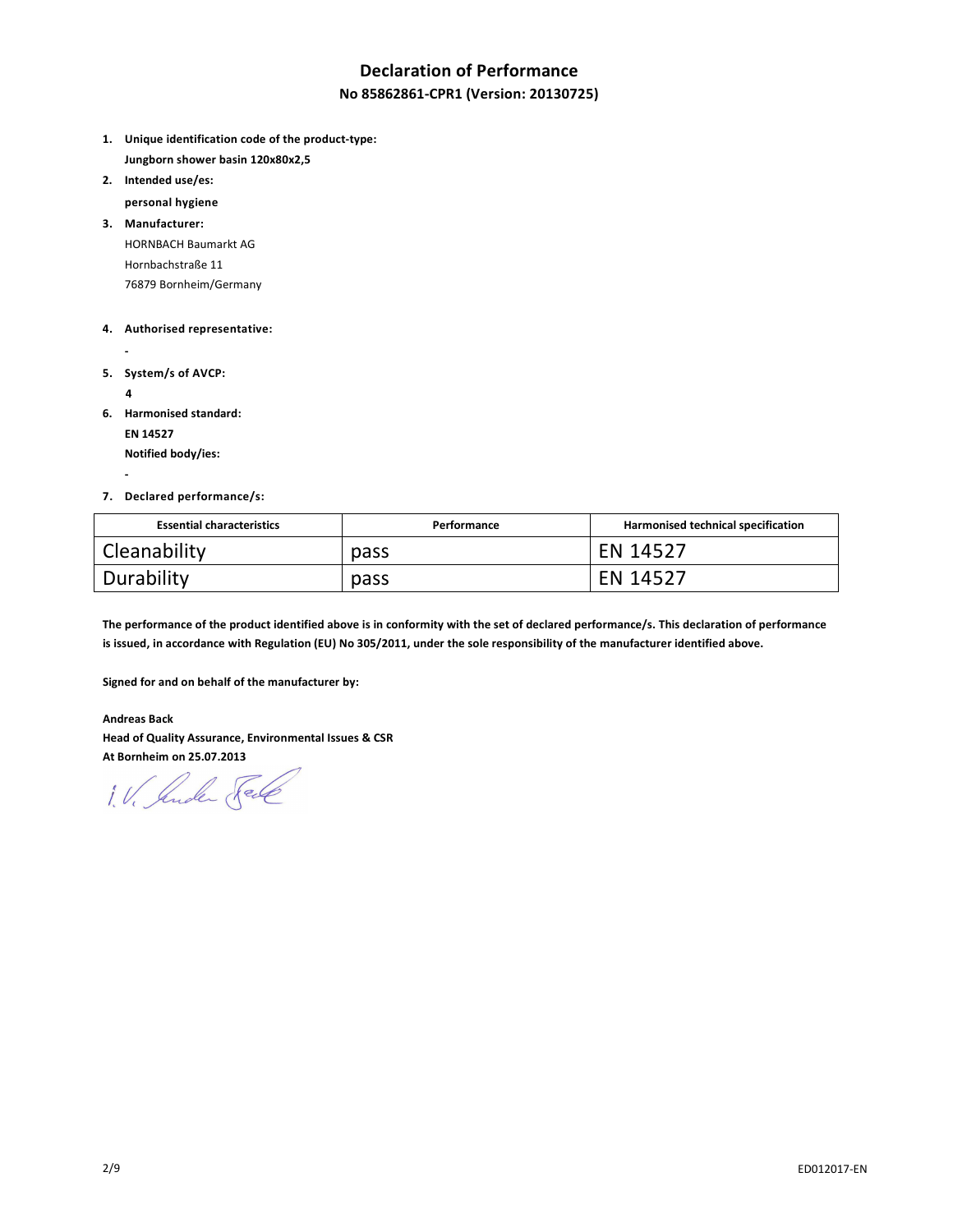# **Déclaration des Performances**

### **N o 85862861-CPR1 (Version 20130725)**

- **1. Code d'identification unique du produit type : Bac à douche Jungborn 120 x 80 x 2,5, blanc**
- **2. Usage(s) prévu(s) :** 
	- **hygiène personnelle**

**3. Fabricant :**  HORNBACH Baumarkt AG Hornbachstraße 11 76879 Bornheim/Germany

- **4. Mandataire :**
- **5. Système(s) d'évaluation et de vérification de la constance des performances :** 
	- **4**

 **-** 

 **-** 

**6. Norme harmonisée :** 

 **EN 14527** 

 **Organisme(s) notifié(s) :** 

**7. Performance(s) déclarées :** 

| Caractéristiques essentielles | Performance | Spécifications techniques harmonisées |
|-------------------------------|-------------|---------------------------------------|
| Aptitude au nettoyage         | Réussi      | EN 14527                              |
| Durabilité                    | Réussi      | EN 14527                              |

**Les performances du produit identifié ci-dessus sont conformes aux performances déclarées. Conformément au règlement (UE) n o 305/2011, la présente déclaration des performances est établie sous la seule responsabilité du fabricant mentionné ci-dessus.** 

**Signé pour le fabricant et en son nom par :** 

**Andreas Back Directeur Management de la qualité & CSR À Bornheim, le 25.07.2013** 

1. V. Suder Sele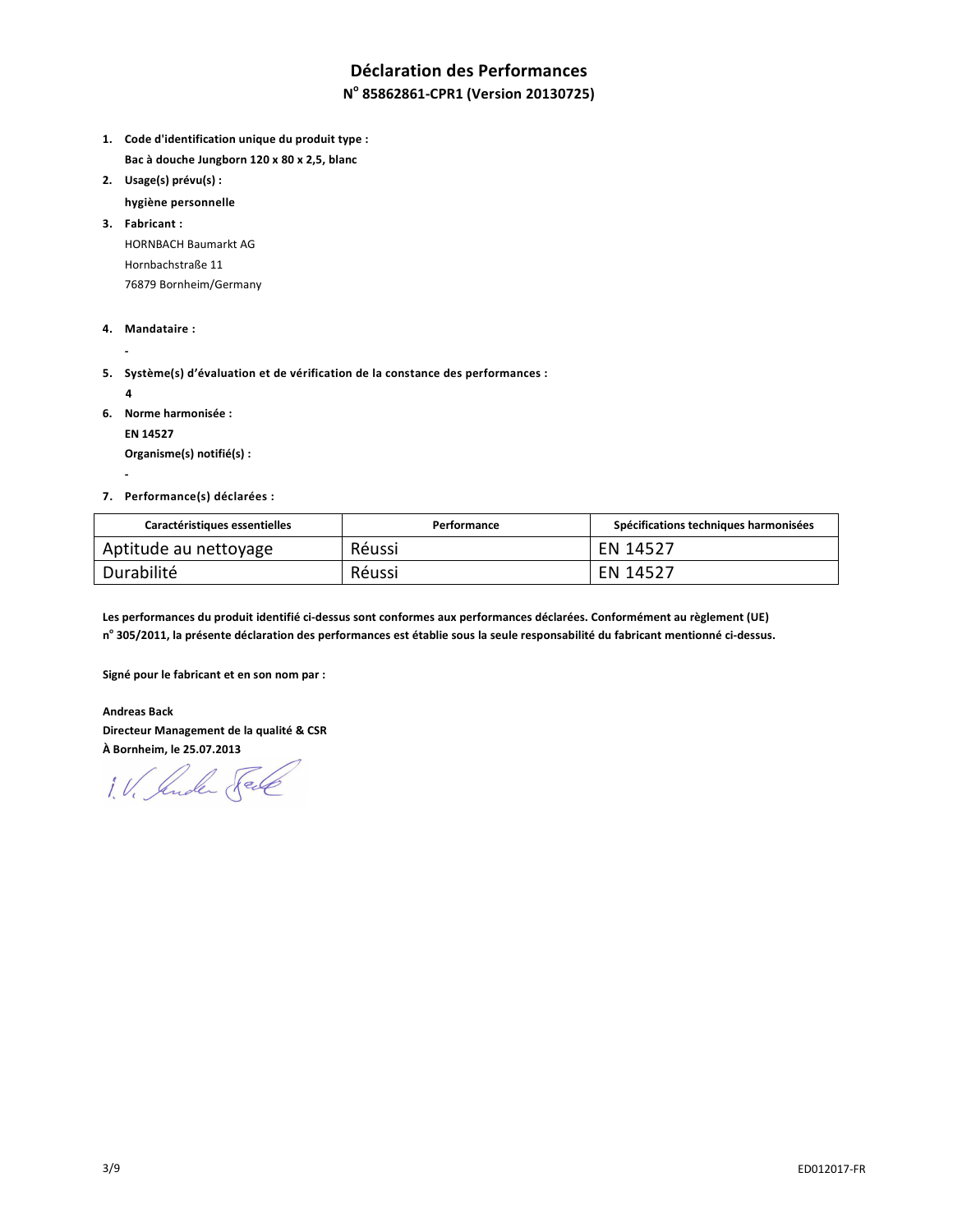## **Dichiarazione di Prestazione**

### **N. 85862861-CPR1 (Versione 20130725)**

- **1. Codice di identificazione unico del prodotto-tipo: Piatto doccia Jungborn 120x80x2,5, bianco**
- **2. Usi previsti:** 
	- **igiene personale**

**3. Fabbricante:**  HORNBACH Baumarkt AG Hornbachstraße 11 76879 Bornheim/Germany

- **4. Mandatario:**
- 
- **5. Sistemi di VVCP:** 
	- **4**

 **-** 

**6. Norma armonizzata:** 

 **EN 14527** 

 **Organismi notificati:** 

#### **7. Prestazioni dichiarate:**

| Caratteristiche essenziali | Prestazioni | Specifiche tecniche armonizzate |
|----------------------------|-------------|---------------------------------|
| Lavabilità                 | Superata    | EN 14527                        |
| Durevolezza                | Superata    | EN 14527                        |

**La prestazione del prodotto sopra identificato è conforme all'insieme delle prestazioni dichiarate. La presente dichiarazione di responsabilità viene emessa, in conformità al regolamento (UE) n. 305/2011, sotto la sola responsabilità del fabbricante sopra identificato.** 

**Firmato a nome e per conto del fabbricante da:** 

**Andreas Back Responsabile Qualità & CSR In Bornheim addì 25.07.2013** 

1. V. Jude Sel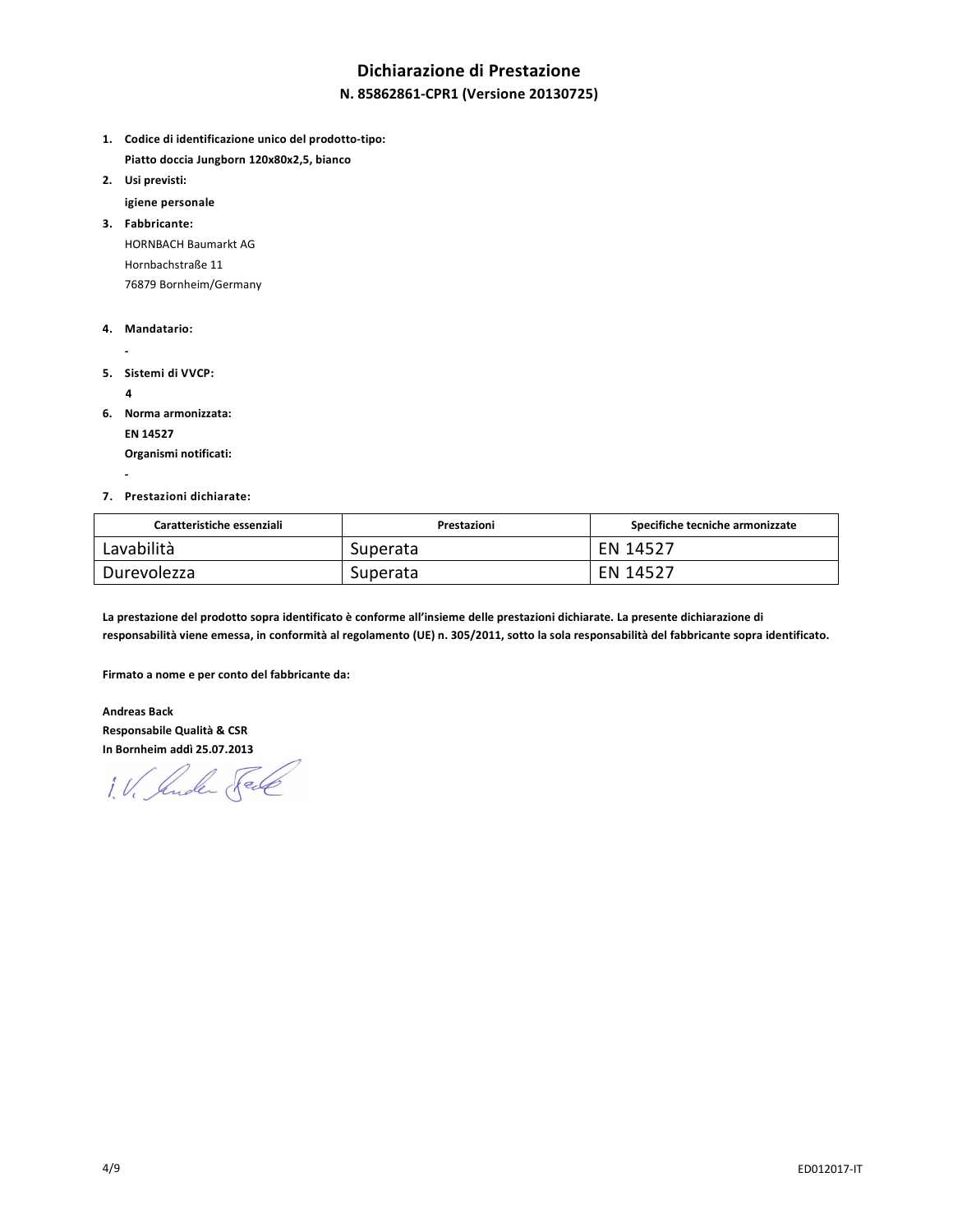## **Prestatieverklaring Nr. 85862861-CPR1 (Versie 20130725)**

- **1. Unieke identificatiecode van het producttype: Jungborn douchebak 120x80x2,5, wit**
- **2. Beoogd(e) gebruik(en):**
- **persoonlijke hygiëne**

**3. Fabrikant:**  HORNBACH Baumarkt AG Hornbachstraße 11 76879 Bornheim/Germany

- **4. Gemachtigde:**
- **5. Het system of de systemen voor de beoordeling en verificatie van de prestatiebestendigheid:** 
	- **4**

 **-** 

 **-** 

**6. Geharmoniseerde norm:** 

 **EN 14527** 

 **Aangemelde instantie(s):** 

#### **7. Aangegeven prestatie(s):**

| Essentiële kenmerken | Vermogen | Geharmoniseerde technische specificatie |
|----------------------|----------|-----------------------------------------|
| Reinigbaarheid       | Gehaald  | EN 14527                                |
| Duurzaamheid         | Gehaald  | EN 14527                                |

**De prestaties van het hierboven omschreven product zijn conform de aangegeven prestaties. Deze prestatieverklaring wordt in overeenstemming met Verordening (EU) nr. 305/2011 onder de exclusieve verantwoordelijkheid van de hierboven vermelde fabrikant verstrekt.** 

**Ondertekend voor en namens de fabrikant door:** 

**Andreas Back hoofd Kwaliteitsmanagement & CSR Te Bornheim op 25.07.2013** 

1. V. Suder Fele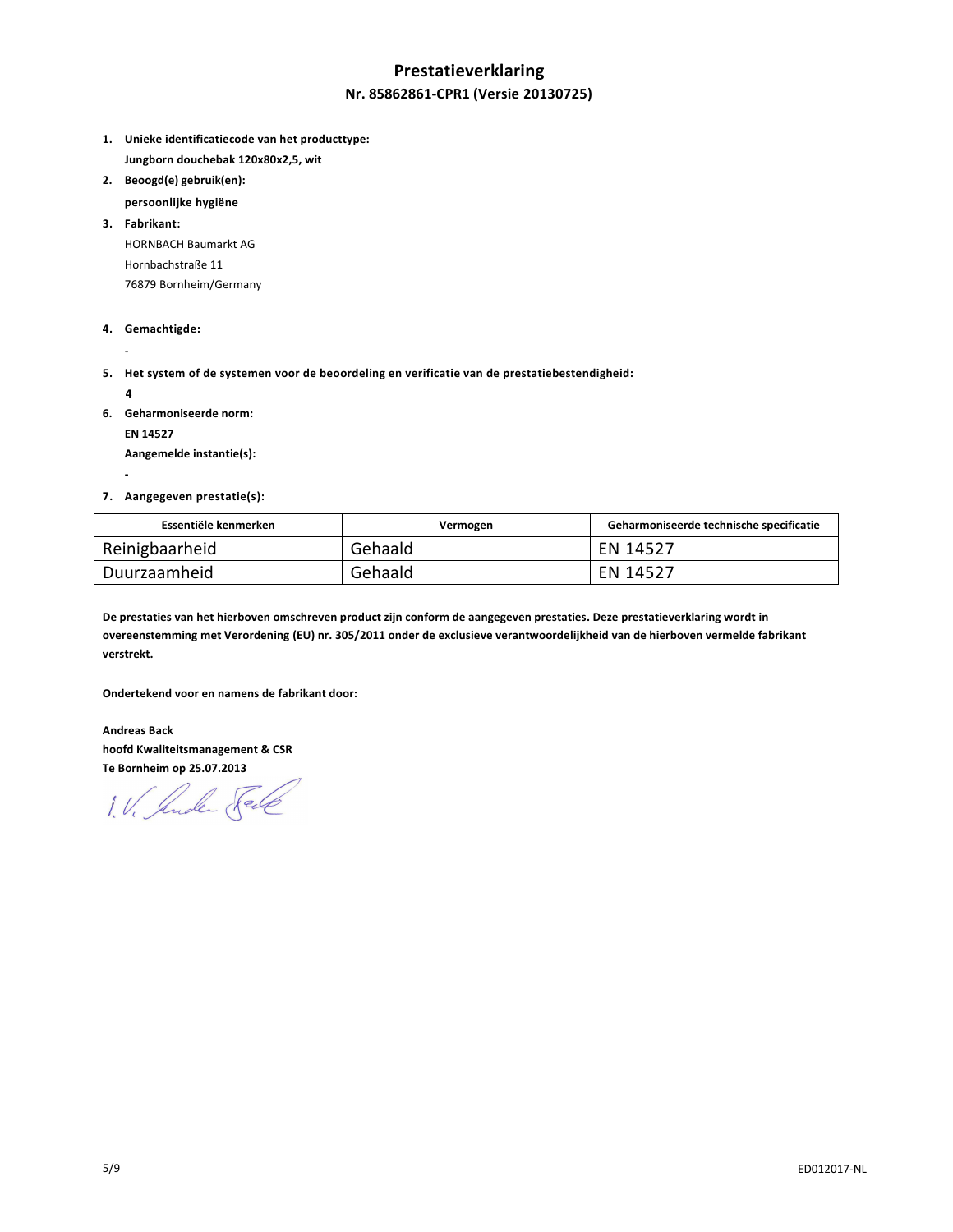### **Prestandadeklaration**

#### **Nr 85862861-CPR1 (Version 20130725)**

- **1. Produkttypens unika identifikationskod: Jungborn duschkar 120x80x2,5, vitt**
- **2. Avsedd användning/avsedda användningar:** 
	- **personlig hygien**

**3. Tillverkare:**  HORNBACH Baumarkt AG Hornbachstraße 11 76879 Bornheim/Germany

#### **4. Tillverkarens representant:**

 **-** 

**5. System för bedömning och fortlöpande kontroll av prestanda:** 

 **4** 

 **-** 

**6. Harmoniserad standard:** 

 **EN 14527** 

 **Anmält/anmälda organ:** 

#### **7. Angiven prestanda:**

| Väsentliga kännetecken | Prestanda | Harmoniserad teknisk specifikation |
|------------------------|-----------|------------------------------------|
| Rengörbarhet           | Godkänd   | EN 14527                           |
| Beständighet           | Godkänd   | EN 14527                           |

**Prestandan för ovanstående produkt överensstämmer med den angivna prestandan. Denna prestandadeklaration har utfärdats i enlighet med förordning (EU) nr 305/2011 på eget ansvar av den tillverkare som anges ovan.** 

**Undertecknad på tillverkarens vägnar av:** 

**Andreas Back ledare för kvalitetsmanagement & CSR Bornheim den 25.07.2013** 

1. V. Jude Sel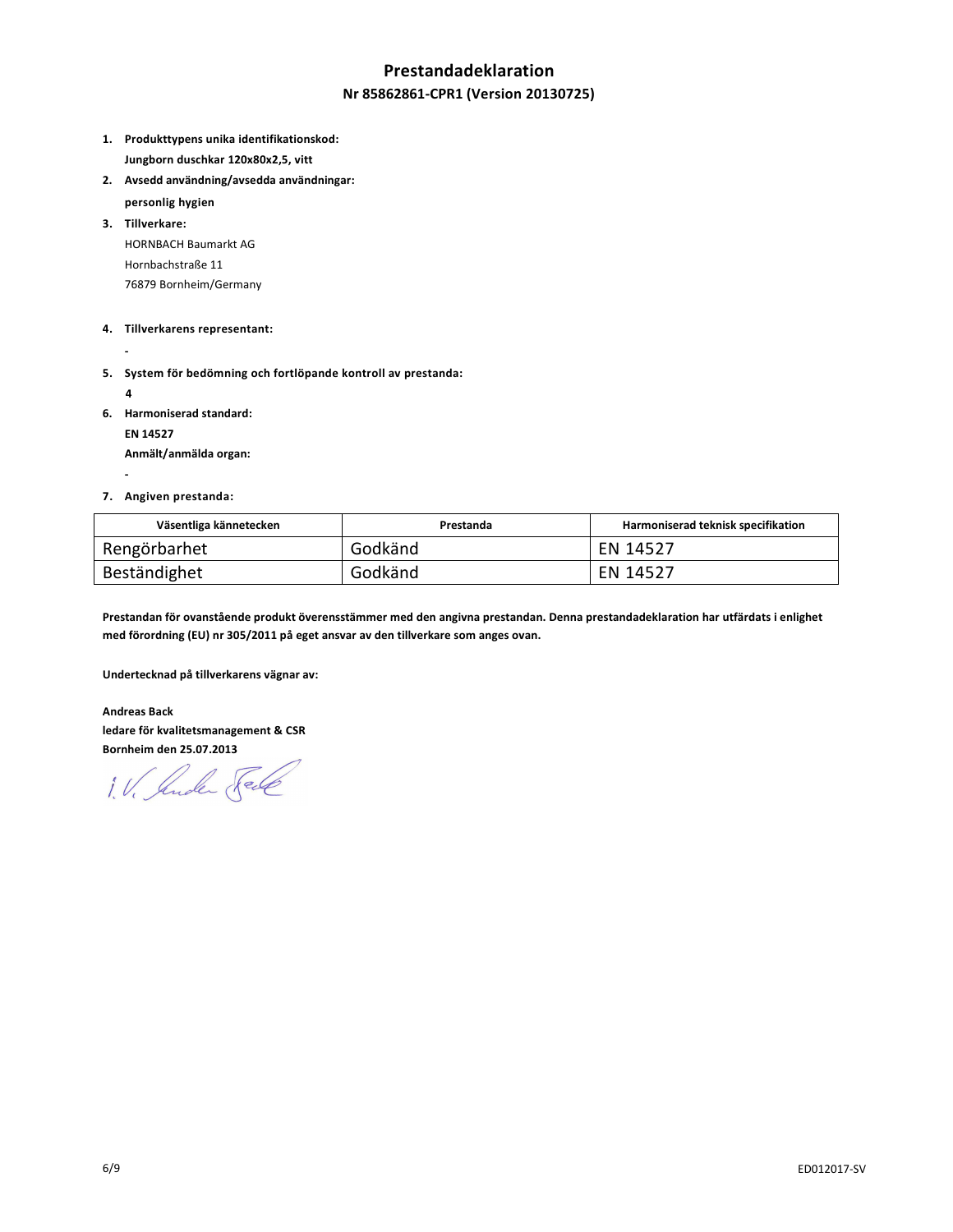## **Prohlášení o Vlastnostech**

### **č. 85862861-CPR1 (Verze 20130725)**

- **1. Jedinečný identifikační kód typu výrobku: Sprchová vanička Jungborn 120x80x2,5, bílá**
- **2. Zamýšlené/zamýšlená použití:**

 **osobní hygienu** 

**3. Výrobce:**  HORNBACH Baumarkt AG Hornbachstraße 11 76879 Bornheim/Germany

#### **4. Zplnomocněný zástupce:**

- 
- **5. Systém/systémy POSV:** 
	- **4**

 **-** 

**6. Harmonizovaná norma:** 

 **EN 14527** 

 **Oznámený subjekt/oznámené subjekty:** 

#### **7. Deklarovaná vlastnost/Deklarované vlastnosti:**

| Podstatné vlastnosti | Výkon           | Harmonizovaná technická specifikace |
|----------------------|-----------------|-------------------------------------|
| Čistitelnost         | Zkouška úspěšná | EN 14527                            |
| Trvanlivost          | Zkouška úspěšná | EN 14527                            |

**Vlastnosti výše uvedeného výrobku jsou ve shodě se souborem deklarovaných vlastností. Toto prohlášení o vlastnostech se v souladu s nařízením (EU) č. 305/2011 vydává na výhradní odpovědnost výrobce uvedeného výše.** 

**Podepsáno za výrobce a jeho jménem:** 

**Andreas Back vedoucí oddělení kvality & CSR V Bornheim dne 25.07.2013** 

1. V. Suder Sel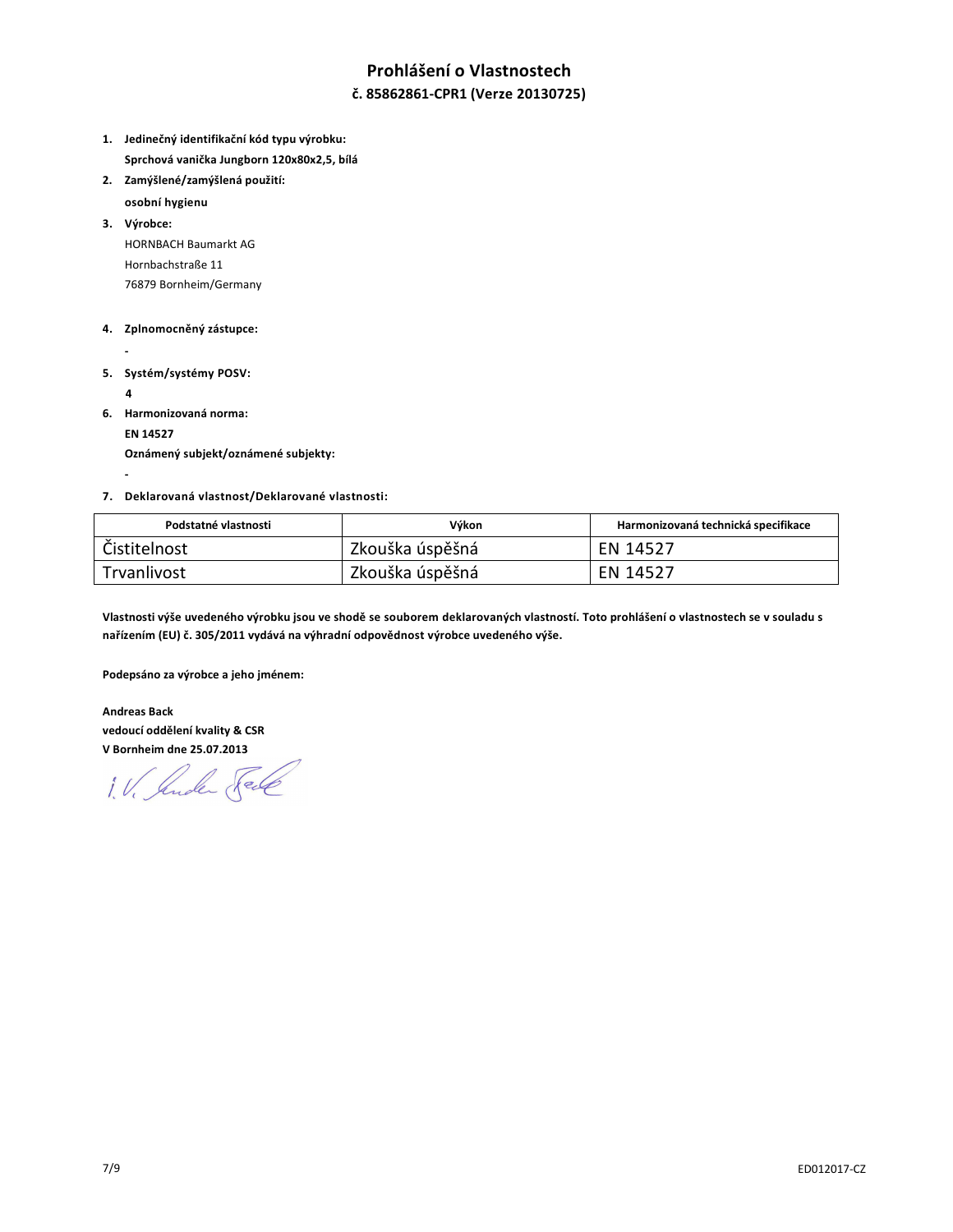## **Vyhlásenie o Parametroch**

### **č. 85862861-CPR1 (Verzia 20130725)**

- **1. Jedinečný identifikačný kód typu výrobku: Jungborn sprchovacia vaňa 120x80x2,5, biela**
- **2. Zamýšľané použitie/použitia:** 
	- **osobnú hygienu**

**3. Výrobca:**  HORNBACH Baumarkt AG Hornbachstraße 11 76879 Bornheim/Germany

#### **4. Splnomocnený zástupca:**

- **5. Systém(-y) posudzovania a overovania nemennosti parametrov:** 
	- **4**

 **-** 

**6. Harmonizovaná norma:** 

 **EN 14527 Notifikovaný(-é) subjekt(-y):** 

#### **7. Deklarované parametre:**

| Podstatné znaky  | Výkon   | Harmonizované technické špecifikácie |
|------------------|---------|--------------------------------------|
| Možnosť čistenia | Pokrytý | EN 14527                             |
| Životnosť        | Pokrytý | En 14527                             |

**Uvedené parametre výrobku sú v zhode so súborom deklarovaných parametrov. Toto vyhlásenie o parametroch sa v súlade s nariadením (EU) č. 305/2011 vydáva na výhradnú zodpovednosť uvedeného výrobcu.** 

**Podpísal(-a) za a v mene výrobcu:** 

**Andreas Back vedúci manažmentu kvality & CSR V Bornheim dňa 25.07.2013** 

1. V. Suder Fell